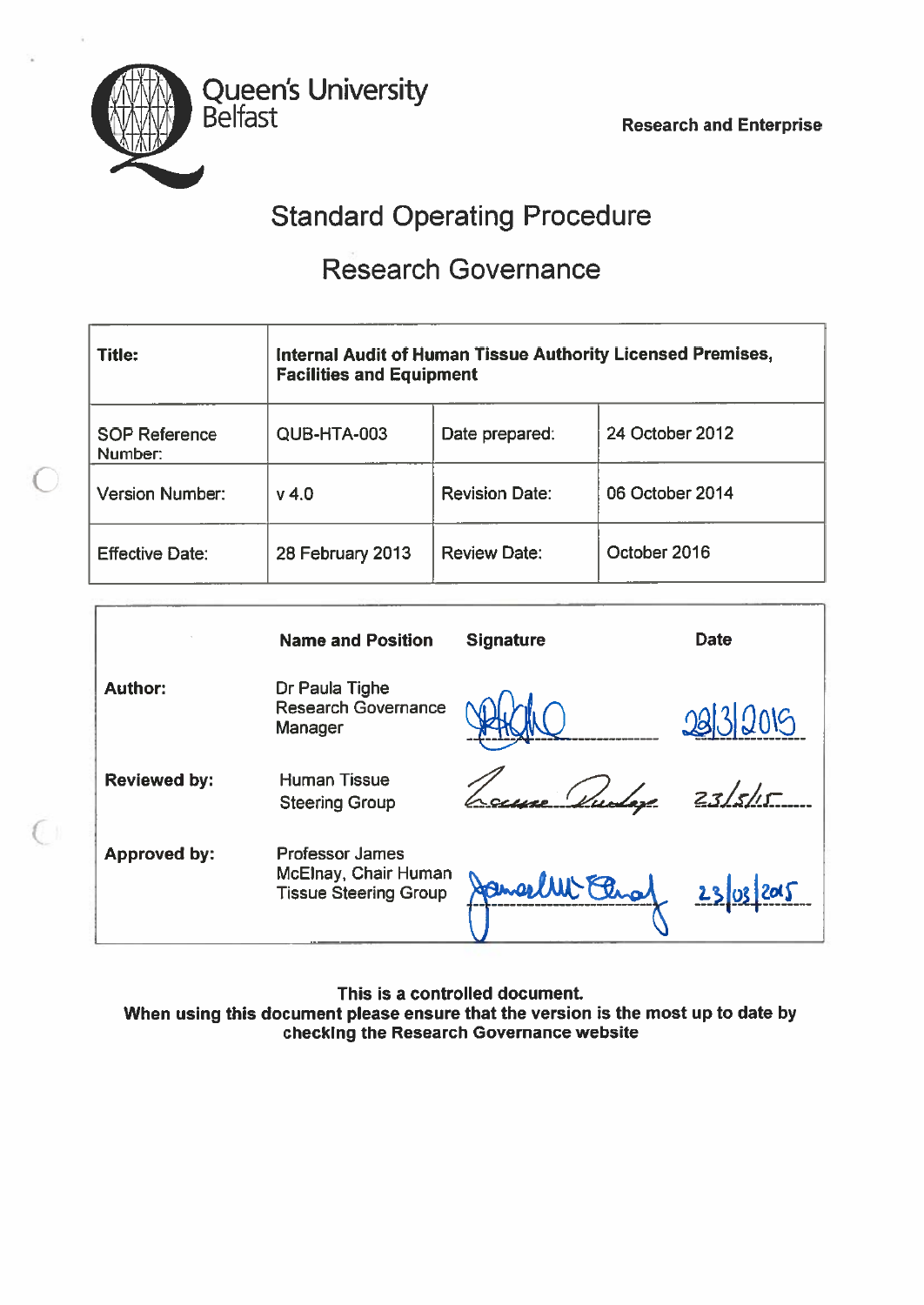## Do Not Copy

 $s_\alpha \in \mathbb{R}^{|\mathcal{S}|}$ 

 $\bigcirc$ 

 $\bigcirc$ 

### Revision Log

| <b>Previous Version</b> | Date of                    | Reason for                                                                                                                         | <b>New Version</b> |
|-------------------------|----------------------------|------------------------------------------------------------------------------------------------------------------------------------|--------------------|
| number                  | <b>Review/Modification</b> | <b>Review/Modification</b>                                                                                                         | <b>Number</b>      |
| Version 1.0             | 20/06/2013                 | Update of location names                                                                                                           | 2.0                |
| Version 2.0             | 07/01/2014                 | Inclusion of a PD from<br>another area in the audit<br>process and change of<br>name for Centre for Vision<br>and Vascular Science | 3.0                |
| Version 3.0             | 06/10/2014                 | Periodic review. Queen's<br>Online replaced by<br><b>Research Governance</b><br>Website included on cover<br>page.                 | 4.0                |
|                         |                            |                                                                                                                                    |                    |

 $\alpha$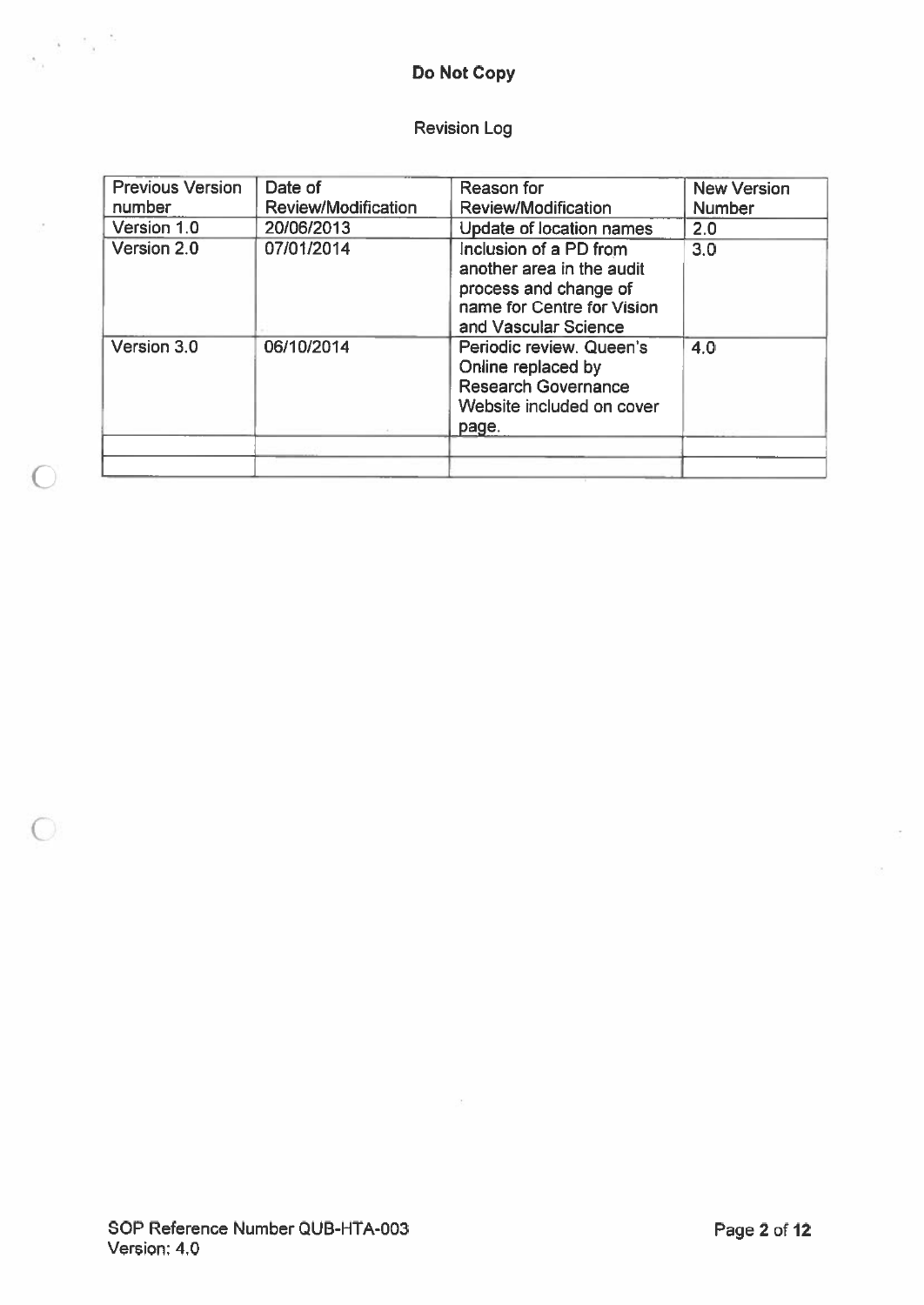#### $\mathbf{1}$ . Purpose

 $\mathcal{K}_{\frac{1}{2}}$ 

This Standard Operating Procedure (SOP) describes the procedures for the internal audit of premises licenced by the Human Tissue Authority (HTA) at the Queen's University of Belfast. The audit process will ensure that the premises, facilities and related equipment are fit for purpose and comply with the licensing standards required by the HTA and by the University's procedures for Human Tissue.

#### 2. Introduction

The Human Tissue Act 2004 (HT Act) came into force on the 1 September 2006 and provides <sup>a</sup> framework for regulation of activities involving the removal, storage, use and disposal of human tissue, The HTA licenses premises to undertake such activities and sets out standards that establishments are expected to meet to ensure compliance with the HT Act. The University will conduct internal audits of licenced premises, the associated equipment and local systems to ensure compliance with the HT Act is maintained and provide assurances that the expected standards are adhered to.

#### 3. Scope

 $\bigcap$ 

This SOP applies to all University premises licensed by the HTA. It applies to all members of University staff; both academic and suppor<sup>t</sup> staff as defined by Statute <sup>1</sup> and including honorary staff and students.

#### 4. Responsibilities

#### 4.1 Research Governance Team

The Research Governance Team will conduct the audit of HTA licenced premises, facilities and related equipment within the University. The Research Governance Team will be responsible for undertaking the audit process accordance with this SOP, reviewing compliance and providing an audit repor<sup>t</sup> to the Human Tissue Steering Group (HTSG). When issues of noncompliance are identified, the Research Governance Team, in collaboration with the PD for the area and Designated Individual (DI), will draft <sup>a</sup> <sup>p</sup>lan detailing the corrective action to be taken and the timescale required for implementation.

#### 4.1 Person Designated

The Research Governance Team will be accompanied by <sup>a</sup> Person Designated (PD) for the area. <sup>A</sup> PD from another area will also take par<sup>t</sup> in the audit process to enhance shared learning. The PDs are responsible for undertaking the audit process. as described in this SOP, in conjunction with the Research Governance Team,

#### 4.2 Designated Individual

The Dl is responsible for ensuring compliance with the conditions of the HTA licence and that the premises are suitable for the purpose. The Dl can participate in the audit process at his/her discretion.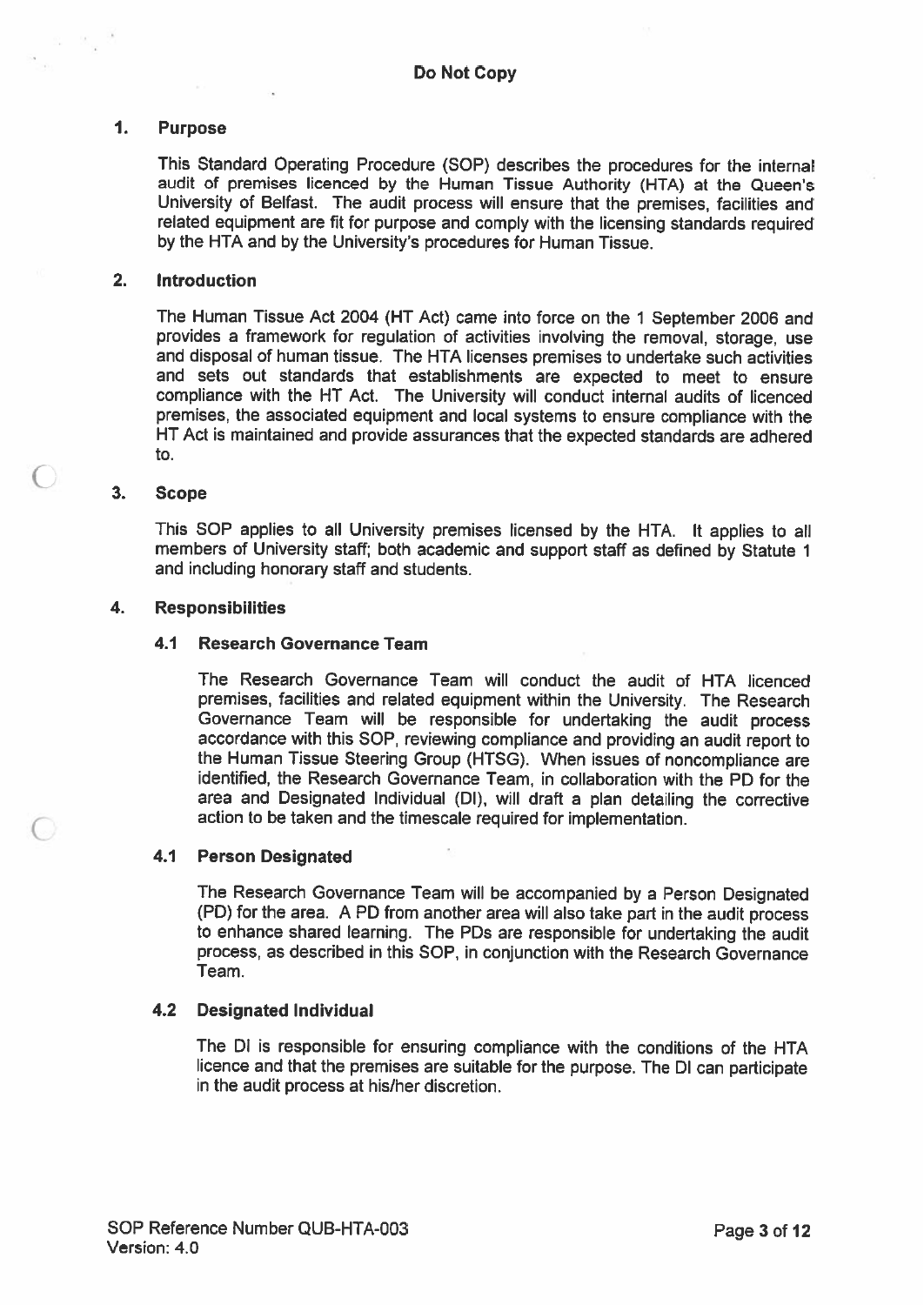#### 4.3 Human Tissue Steering Group

The HTSG is responsible for reviewing the audit report prepared by the Research Governance Team, highlighting areas of good practice for shared learning and endorsing recommendations for improvement.

#### 5. Procedure

#### 5.1 Preparation for Audit

The Research Governance Team will liaise with the PD to determine the schedule for the audits, including date, time and venue and identify any additional personal in the area that may need to be present. <sup>A</sup> mutually convenient date will be arranged and the area to be audited will be advised and sent <sup>a</sup> copy of the audit template (Appendix 1). The individuals to be notified will depend on the area to be audited but may include Centre Managers, School Managers, Directors of Research or Head of Schools as appropriate.

#### 5.2 Frequency

All HTA licenced premises will be audited every three years or more frequently if requested by the Dl or PD.

#### 5.3 Locations to be inspected

The following sites will be subject to inspection:

### MBC/BCH Licence 12044

- Centre for Cancer Research and Cell Biology;
- Centre for Infection and Immunity;
- School of Pharmacy;
- Northern Ireland Molecular Pathology Laboratory;
- David Keir Building.

#### RVH Licence 12059

- •Centre for Public Health;
- Centre for Experimental Medicine.

#### Anatomy Licence 12113

• Anatomy licenced area, Centre for Biomedical Sciences Education.

#### 5.4 Audit Process

The audit process will be carried out in accordance with the audit template detailed in Appendix 1.

The audit process will determine the compliance of the premises with HTA standards by inspection of the following:

- •Local documentation, procedures and risk assessments;
- •Security and access control systems;
- •Environmental controls and health and safety;
- •Storage facilities (including monitoring and tracking systems);
- •Transportation arrangements;
- •Disposal arrangements;
- •Equipment maintenance and training;
- •Relevant data storage systems (hardcopy and electronic).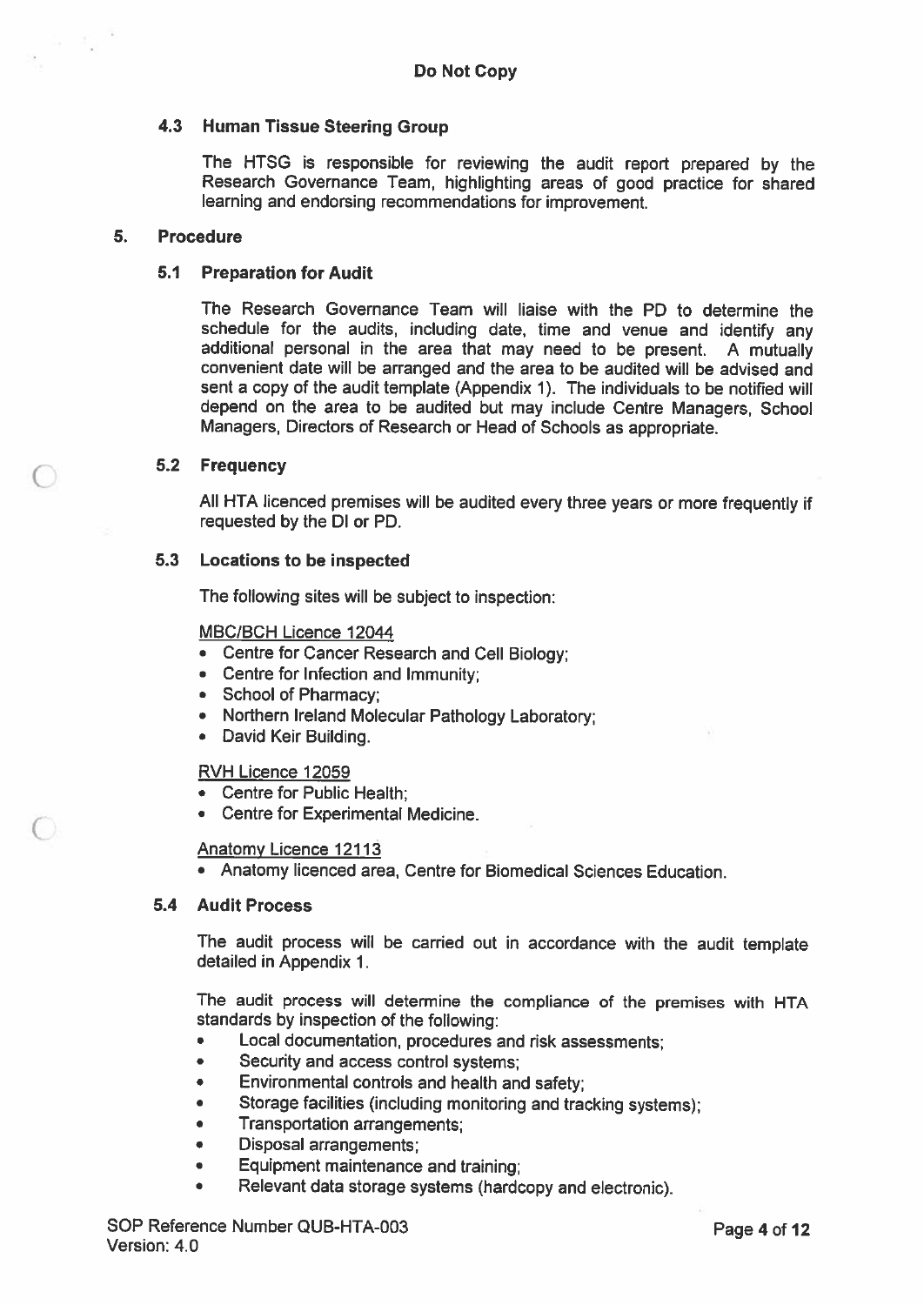### 5.5 Audit Report and findings

The audit team will compile <sup>a</sup> repor<sup>t</sup> detailing their findings, within four weeks of completing the audit. <sup>A</sup> template for the audit repor<sup>t</sup> is attached as Appendix 2.

The audit repor<sup>t</sup> will include:

- • <sup>A</sup> list of identified non-conformities with HTA standards (graded as critical, major and minor);
- • An assessment of how well HTA standards and guidance has been met and highlight areas of good practice;
- • Where appropriate, <sup>a</sup> list of corrective actions to be taken to ensure compliance and <sup>a</sup> time scale for implementation;
- In the event of serious findings, <sup>a</sup> date for re-audit.

The audit repor<sup>t</sup> will be distributed to the Dl, Directors of Research or Head of Schools as appropriate.

#### 5.6 Audit Outcome

Where corrective actions are identified these will be discussed with the Dl and the Director of Research or Head of School as appropriate and <sup>a</sup> time-scale agree<sup>d</sup> within which actions must be addressed. The level of follow-up required will be based on the nature of the audit findings. <sup>A</sup> follow-up visit may be scheduled or written assurances sought that recommendations have been implemented.

In the event that corrective action(s) is/are not completed in time for the re-audit, the Licence holder's representative will be notified. He/She or their nominee may deem it necessary to suspend all HT Act related activates until all actions are addressed.

#### 5.7 Audit close out

Once all recommendations have been addressed and assurances gained the Dl, PD, Director of Research or Head of School will be written to.

An aggregated repor<sup>t</sup> of audit activity and findings will be brought to the attention of the HTSG for their consideration and action, if required.

#### 6. References

Human Tissue Authority http://www.hta.gov.uk/

#### 7. Appendices

| <b>Appendix 1</b> | Audit template for HTA licenced premises        |
|-------------------|-------------------------------------------------|
| Appendix 1        | Audit report template for HTA licenced premises |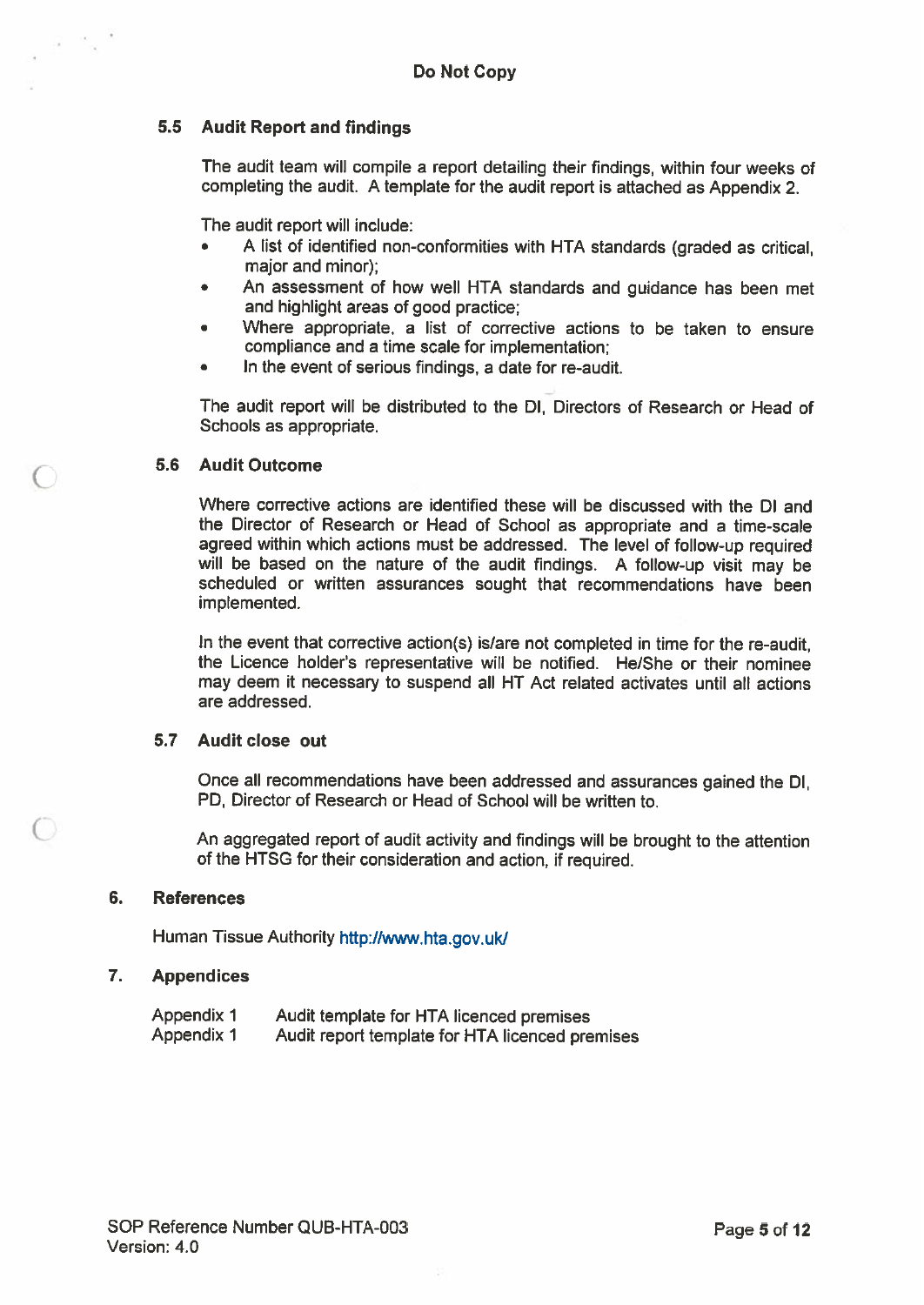Do Not Copy Do Not Copy

 $\overline{O}$ 

 $\overline{C}$ 

QUB-HTA-003<br>Appendix 1 Q U B-HTA-003 Appendix 1

 $\frac{1}{\sqrt{N}}$  $\frac{1}{2}$ 

ş

Audit template for HTA licenced premises Audit template for HTA licenced premises

| <b>HTA Licence No:</b>                    | Site to be audited: |
|-------------------------------------------|---------------------|
| Designated Individual:                    | Person Designated:  |
| <b>Audit Personnel:</b>                   | <b>Audit Date:</b>  |
| Other personnel present during the audit: |                     |
|                                           |                     |

 $\bar{\mathcal{P}}$ 

| <b>Local documentation</b>                  | Yes        | $\bullet$<br>∠               | V<br>N<br>Z | Comments |
|---------------------------------------------|------------|------------------------------|-------------|----------|
| Are Local Standard Operating Procedures     |            |                              |             |          |
| present for the HT Act related activities?  |            |                              |             |          |
| (seek copies)                               |            |                              |             |          |
| Are risk assessments present for HT Act     |            |                              |             |          |
| related activities?                         |            |                              |             |          |
| Are document control and review             |            |                              |             |          |
| methods in place for SOPs and RAs?          |            |                              |             |          |
| Security and access                         | Yes        | $\overline{\mathbf{Q}}$<br>z | ⋚           | Comments |
| In what areas are HT Act related activities |            |                              |             |          |
| carried out at the site?                    |            |                              |             |          |
| Is access to these areas or the site        |            |                              |             |          |
| controlled and restricted?                  |            |                              |             |          |
| Are locks or similar on doors if            |            |                              |             |          |
| necessary?                                  |            |                              |             |          |
| Environmental controls                      | <b>Yes</b> | $\bullet$<br>Z               | $\leq$      | Comments |
| Are there procedures in place to ensure     |            |                              |             |          |
| the health and safety of staff, students    |            |                              |             |          |
| and visitors?                               |            |                              |             |          |
|                                             |            |                              |             |          |

SOP Reference Number QUB-HTA-003<br>Version: 4.0 SOP Reference Number QUB-HTA-003 Version: 4.0

ĵ.

Page 6 of 12 Page 6 of 12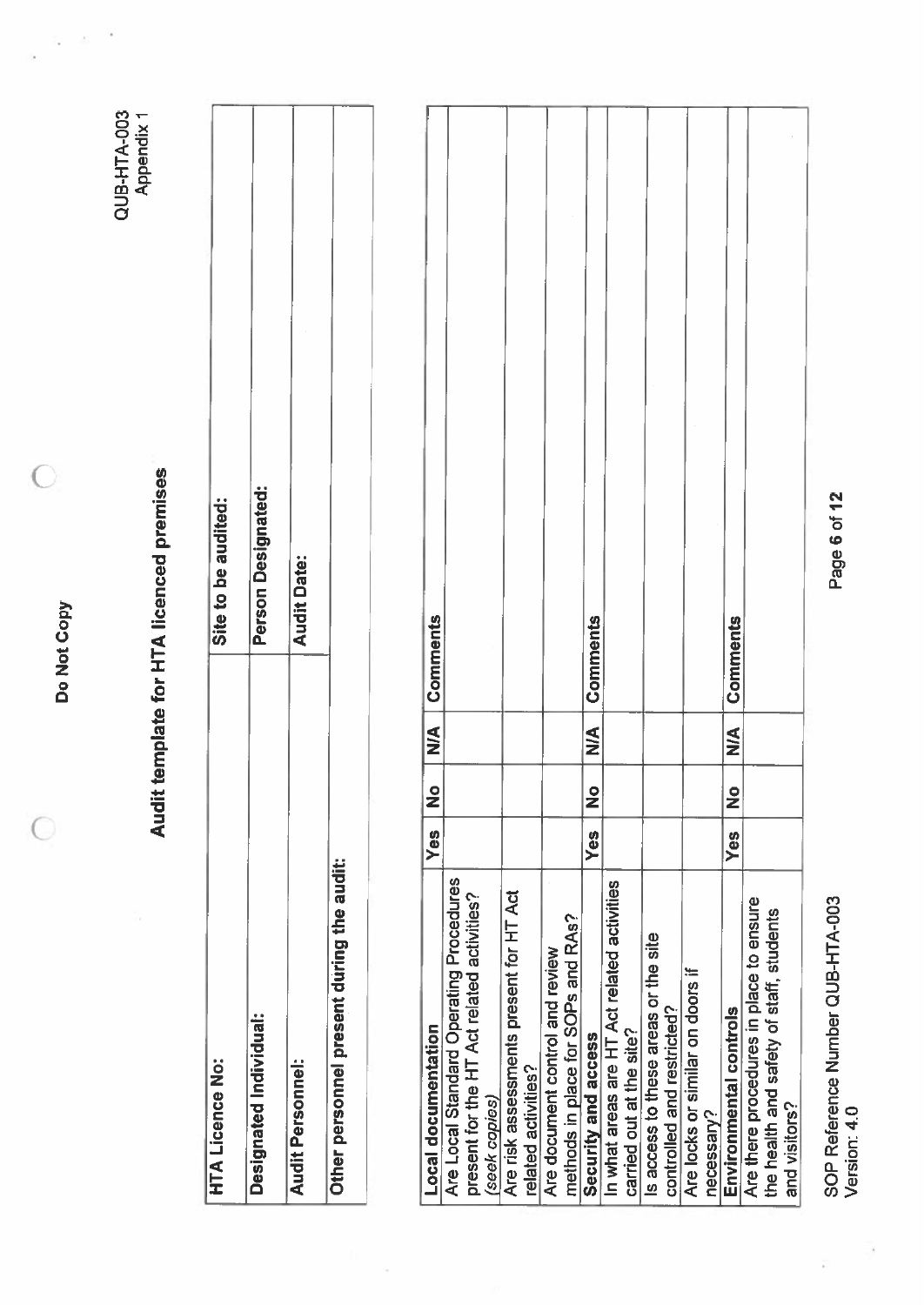Do Not Copy Do Not Copy

 $\frac{1}{2}$  .

 $\hat{\vec{y}}$ 

 $\begin{bmatrix} 1 & 1 \\ 1 & 1 \end{bmatrix}$ 

 $\overline{C}$ 

 $\bigcirc$ 

| cleaning and decontamination of areas<br>Are there procedures in place for the<br>and equipment? |     |                |        |          |  |
|--------------------------------------------------------------------------------------------------|-----|----------------|--------|----------|--|
| Is suitable personal protective equipment<br>provided for staff and students?                    |     |                |        |          |  |
| <b>Storage</b>                                                                                   | Yes | $\bullet$<br>Ž | $\leq$ | Comments |  |
| What locations are relevant material                                                             |     |                |        |          |  |
| stored at? (include building name, room                                                          |     |                |        |          |  |
| numbers, fixed sample storage areas)<br>numbers, freezer/fridge identification                   |     |                |        |          |  |
| Is the material stored in in a secure                                                            |     |                |        |          |  |
| environment?                                                                                     |     |                |        |          |  |
| Are the storage conditions suitable for                                                          |     |                |        |          |  |
| purpose?                                                                                         |     |                |        |          |  |
| Are temperature monitoring systems in<br>place?                                                  |     |                |        |          |  |
| (note method and how frequently                                                                  |     |                |        |          |  |
| temperatures are recorded)                                                                       |     |                |        |          |  |
| Are temperature warning systems in                                                               |     |                |        |          |  |
| place?                                                                                           |     |                |        |          |  |
| (note what systems are in use and the                                                            |     |                |        |          |  |
| individuals who are required to respond                                                          |     |                |        |          |  |
| when an alamn is raised)                                                                         |     |                |        |          |  |
| Are contingency plans in place in the<br>event of storage unit failure?                          |     |                |        |          |  |
| Are appropriate labelling systems in                                                             |     |                |        |          |  |
| place?                                                                                           |     |                |        |          |  |
| Transportation                                                                                   | Yes | $\frac{1}{2}$  | $\leq$ | Comments |  |
| Are records maintained of material                                                               |     |                |        |          |  |
| transport and delivery?                                                                          |     |                |        |          |  |
| is there a system in place for ensuring                                                          |     |                |        |          |  |
| traceability of material during transport?                                                       |     |                |        |          |  |
| Are service level agreements in place                                                            |     |                |        |          |  |
| with third party transport companies?                                                            |     |                |        |          |  |
|                                                                                                  |     |                |        |          |  |

SOP Reference Number QUB-HTA-003 Page 7 of 12 SOP Reference Number QUB-HTA-003<br>Version: 4.0 Version: 4.0

î

 $\frac{1}{2}$ 

Page 7 of 12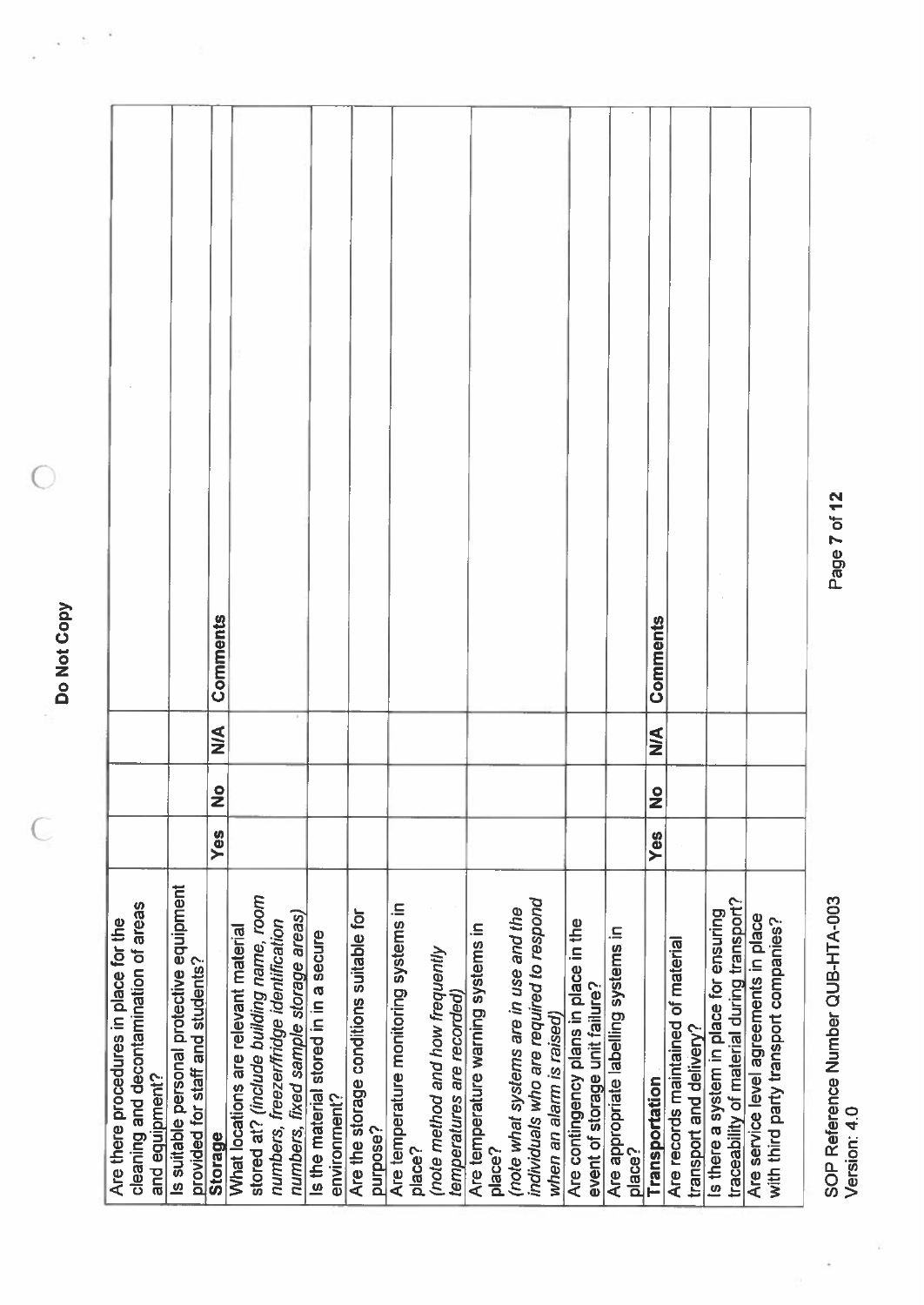Do Not Copy Do Not Copy

 $\overline{O}$ 

 $\bigcirc$ 

 $\sigma \cdot s^{-\nabla}$ 

 $\frac{1}{\sqrt{2}}$ 

| <b>Disposal</b>                                                         | Yes | $\bullet$<br>Ž | $\leq$ | Comments                                              |
|-------------------------------------------------------------------------|-----|----------------|--------|-------------------------------------------------------|
| Are there clear local procedures for                                    |     |                |        |                                                       |
| disposal of material?                                                   |     |                |        |                                                       |
| Does the disposal method comply with<br>health and safety requirements? |     |                |        |                                                       |
|                                                                         |     |                |        |                                                       |
| Are local disposal records available which<br>detail:                   |     |                |        |                                                       |
| Date of disposal                                                        |     |                |        |                                                       |
| Name of person undertaking the                                          |     |                |        |                                                       |
| disposal                                                                |     |                |        |                                                       |
| Unique sample ID number (or                                             |     |                |        |                                                       |
| series)                                                                 |     |                |        |                                                       |
| Method of disposal                                                      |     |                |        |                                                       |
| Reason for disposal                                                     |     |                |        |                                                       |
| Equipment                                                               | Yes | $\bullet$<br>Ž | $\leq$ | Comments                                              |
| Are there maintenance records or service                                |     |                |        |                                                       |
| contracts for equipment?                                                |     |                |        |                                                       |
| Is there evidence of equipment calibration                              |     |                |        |                                                       |
| or quality assurance mechanisms?                                        |     |                |        |                                                       |
| Are instructions and training provided for                              |     |                |        |                                                       |
| use for equipment where appropriate?                                    |     |                |        |                                                       |
| Data Storage                                                            | Yes | $\frac{1}{2}$  | $\leq$ | Comments                                              |
| Is data collected held in a secure,                                     |     |                |        |                                                       |
| restricted access location?                                             |     |                |        |                                                       |
| Are electronic files/records stored on                                  |     |                |        |                                                       |
| password protected computers?                                           |     |                |        |                                                       |
| Are backup systems in place for the                                     |     |                |        |                                                       |
| storage of electronic data?                                             |     |                |        |                                                       |
| The above details recorded on                                           |     |                |        | are correct and accurate to the best of my knowledge. |
|                                                                         |     |                |        |                                                       |
|                                                                         |     |                |        |                                                       |

SOP Reference Number QUB-HTA-003<br>Version: 4.0 SOP Reference Number QUB-HTA-003 Version: 4.0

í,

Signature of Auditor Print Name

Page 8 of 12 Page 8 of 12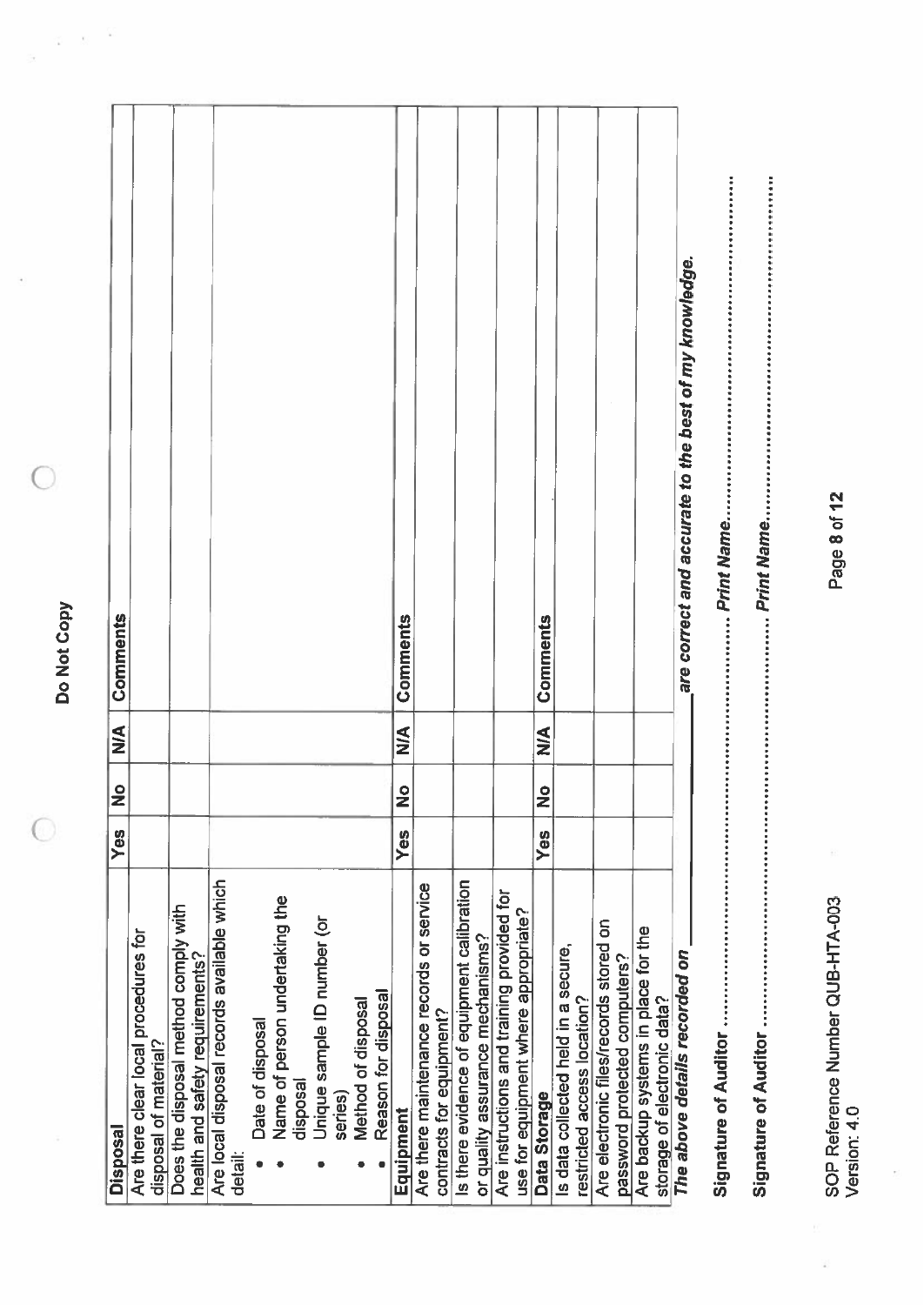Do Not Copy

**QUB-HTA-003** Appendix2

# Audit report template for HTA licenced premises



 $\label{eq:2.1} \begin{array}{cc} 0 & \mathbb{R}_g \end{array} \xrightarrow{\mathbb{Q}}$  where

 $\bigcap$ 

 $\bigcap$ 

| <b>HTA Licence No:</b>                    | Site to be audited:       |
|-------------------------------------------|---------------------------|
| <b>Designated Individual:</b>             | <b>Person Designated:</b> |
| <b>Audit Personnel:</b>                   | <b>Audit Date:</b>        |
| Other personnel present during the audit: |                           |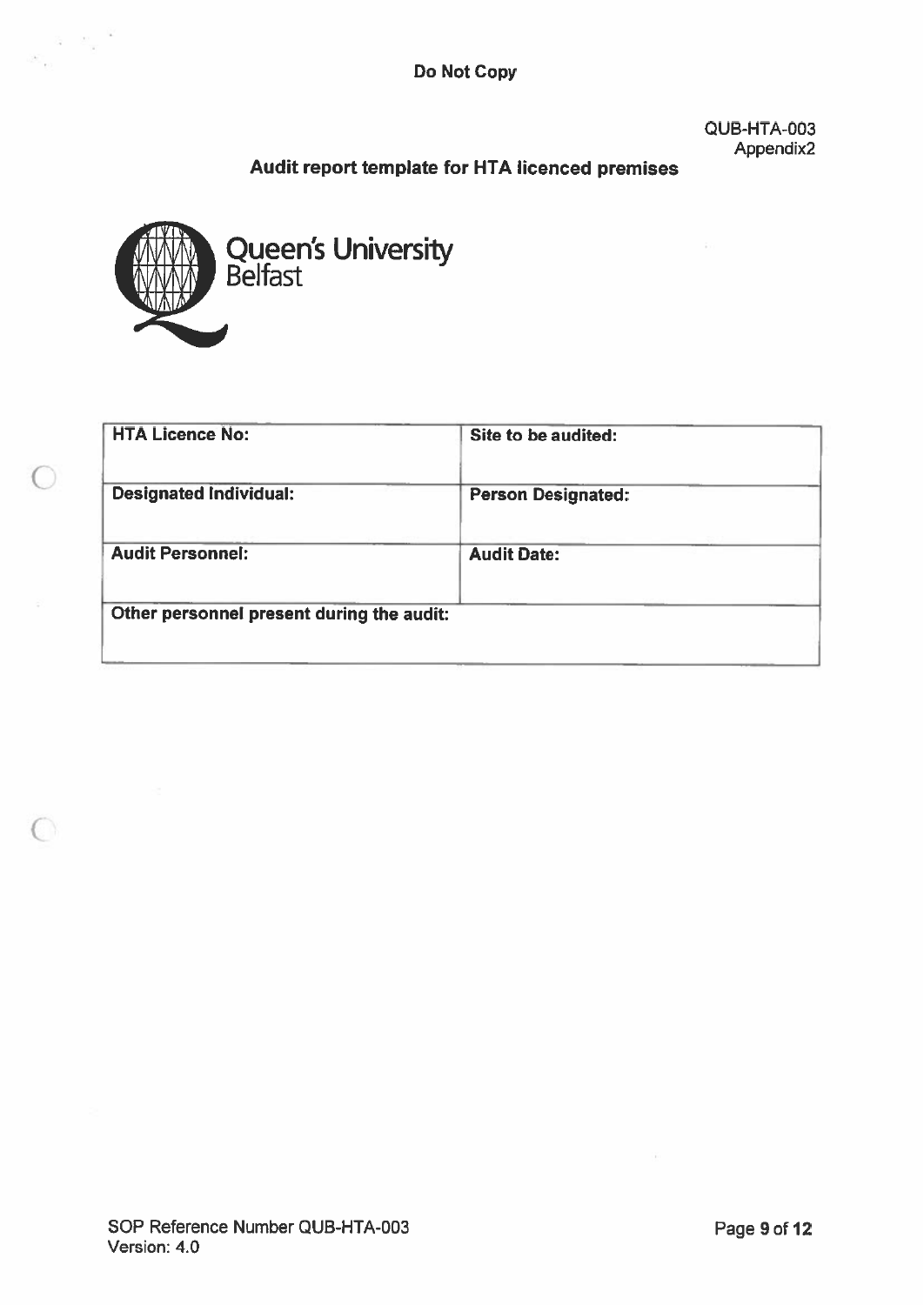#### 1. Introduction

 $\chi = 0_{\rm in}$ 

The purpose of this audit was to establish if the premises licenced by the Human Tissue Authority (HTA) were compliant with the requirements of Human Tissue Act, 2004 (HT Act), the licensing standards stipulated by the HTA and Queen's University, Belfast Standard Operating Procedures for Human Tissue.

This report documents the findings and observations made during the audit of *linsert* premises/site]. Shortfalls have been categorised according to HTA grading of seriousness and the actions required have been specified. Were there have been critical or major shortfalls the actions must be addressed within 4 weeks from the date of this report. For minor matters, these must be addressed within 3 months.

#### Grading audit shortfalls (as defined by the HTA)

#### Critical shortfall

- Where there is evidence that there is <sup>a</sup> significant risk to human safety and/or dignity or <sup>a</sup> breach of the HT Act or associated Directions or
- • Where there is <sup>a</sup> combination of several major shortfalls, none of which is critical on its own, but which in combination could constitute <sup>a</sup> critical shortfall.

#### Major shortfall

A non-critical shortfall that:

- •Poses <sup>a</sup> risk to human safety and/or dignity;
- •Indicates <sup>a</sup> failure to satisfactorily carry out procedures;
- Indicates <sup>a</sup> breach of the HTA Code of Practices, the HT Act or other statutory guidelines;
- Has the potential to become <sup>a</sup> critical shortfall;
- Where the University's SOPs for human tissue have not been closely adhered to;
- Where there is <sup>a</sup> combination of several minor shortfalls, none of which is critical on its own, but which in combination could constitute <sup>a</sup> major shortfall.

#### Minor shortfall

A shortfall which indicates <sup>a</sup> departure from expected standards but cannot be categorised as <sup>a</sup> critical or major shortfall.

#### 2. Findings

◯

Shortfall findings and comments are summarised in the table below.

| <b>Local documentation</b>        | <b>Yes</b> | <b>No</b> | <b>N/A</b> | <b>Comments</b> |
|-----------------------------------|------------|-----------|------------|-----------------|
| Are Local Standard Operating      |            |           |            |                 |
| Procedures present for the HT     |            |           |            |                 |
| Act related activities?           |            |           |            |                 |
| (seek copies)                     |            |           |            |                 |
| Are risk assessments present      |            |           |            |                 |
| for HT Act related activities?    |            |           |            |                 |
| Are document control and          |            |           |            |                 |
| review methods in place for       |            |           |            |                 |
| SOPs and RAs?                     |            |           |            |                 |
| <b>Security and access</b>        | <b>Yes</b> | <b>No</b> | <b>N/A</b> | <b>Comments</b> |
| In what areas are HT Act          |            |           |            |                 |
| related activities carried out at |            |           |            |                 |
| the site?                         |            |           |            |                 |
| Is access to these areas or the   |            |           |            |                 |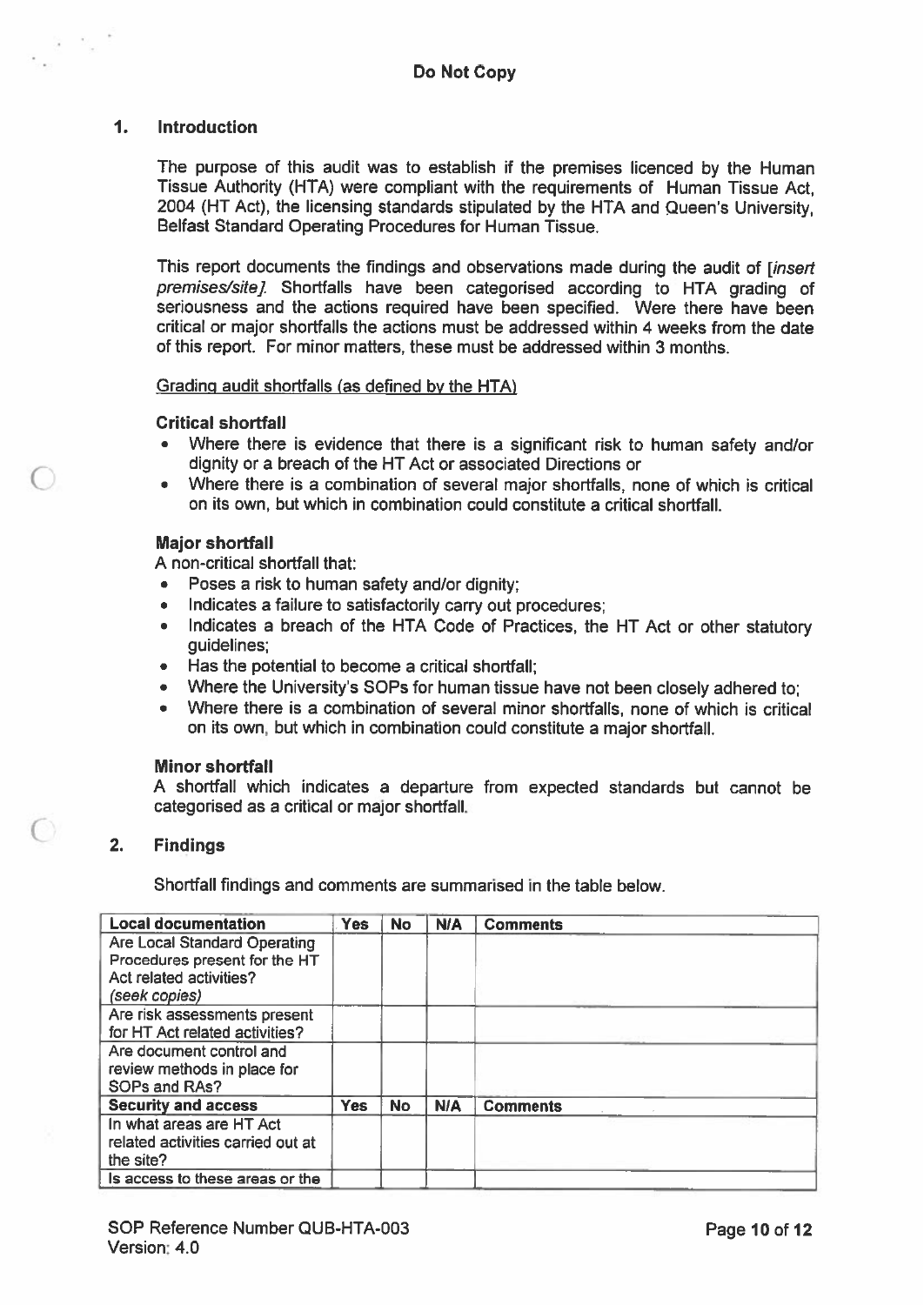$\label{eq:4} \frac{1}{\sigma_{\rm eff}}\frac{m_{\rm B}^2}{m_{\rm B}^2}\frac{m_{\rm B}^2}{m_{\rm B}^2}$ 

 $\bigcap$ 

| site controlled and restricted?  |            |           |            |                 |
|----------------------------------|------------|-----------|------------|-----------------|
| Are locks or similar on doors if |            |           |            |                 |
| necessary?                       |            |           |            |                 |
| <b>Environmental controls</b>    | <b>Yes</b> | <b>No</b> | <b>N/A</b> | <b>Comments</b> |
| Are there procedures in place    |            |           |            |                 |
| to ensure the health and safety  |            |           |            |                 |
| of staff, students and visitors? |            |           |            |                 |
| Are there procedures in place    |            |           |            |                 |
| for the cleaning and             |            |           |            |                 |
| decontamination of areas and     |            |           |            |                 |
|                                  |            |           |            |                 |
| equipment?                       |            |           |            |                 |
| Is suitable personal protective  |            |           |            |                 |
| equipment provided for staff     |            |           |            |                 |
| and students?                    |            |           |            |                 |
| <b>Storage</b>                   | <b>Yes</b> | <b>No</b> | N/A        | <b>Comments</b> |
| What locations are relevant      |            |           |            |                 |
| material stored at? (include     |            |           |            |                 |
| building name, room numbers,     |            |           |            |                 |
| freezer/fridge identification    |            |           |            |                 |
| numbers, fixed sample storage    |            |           |            |                 |
| areas)                           |            |           |            |                 |
| Is the material stored in in a   |            |           |            |                 |
| secure environment?              |            |           |            |                 |
| Are the storage conditions       |            |           |            |                 |
| suitable for purpose?            |            |           |            |                 |
| Are temperature monitoring       |            |           |            |                 |
| systems in place?                |            |           |            |                 |
| (note method and how             |            |           |            |                 |
| frequently temperatures are      |            |           |            |                 |
| recorded)                        |            |           |            |                 |
|                                  |            |           |            |                 |
| Are temperature warning          |            |           |            |                 |
| systems in place?                |            |           |            |                 |
| (note what systems are in use    |            |           |            |                 |
| and the individuals who are      |            |           |            |                 |
| required to respond when an      |            |           |            |                 |
| alarm is raised)                 |            |           |            |                 |
| Are contingency plans in place   |            |           |            |                 |
| in the event of storage unit     |            |           |            |                 |
| failure?                         |            |           |            |                 |
| Are appropriate labelling        |            |           |            |                 |
| systems in place?                |            |           |            |                 |
| <b>Transportation</b>            | <b>Yes</b> | <b>No</b> | <b>N/A</b> | <b>Comments</b> |
| Are records maintained of        |            |           |            |                 |
| material transport and           |            |           |            |                 |
| delivery?                        |            |           |            |                 |
| Is there a system in place for   |            |           |            |                 |
| ensuring traceability of         |            |           |            |                 |
| material during transport?       |            |           |            |                 |
| Are service level agreements     |            |           |            |                 |
|                                  |            |           |            |                 |
| in place with third party        |            |           |            |                 |
| transport companies?             |            |           |            |                 |
| <b>Disposal</b>                  | <b>Yes</b> | <b>No</b> | <b>N/A</b> | <b>Comments</b> |
| Are there clear local            |            |           |            |                 |
| procedures for disposal of       |            |           |            |                 |
| material?                        |            |           |            |                 |
| Does the disposal method         |            |           |            |                 |
| comply with health and safety    |            |           |            |                 |
| requirements?                    |            |           |            |                 |
| Are local disposal records       |            |           |            |                 |